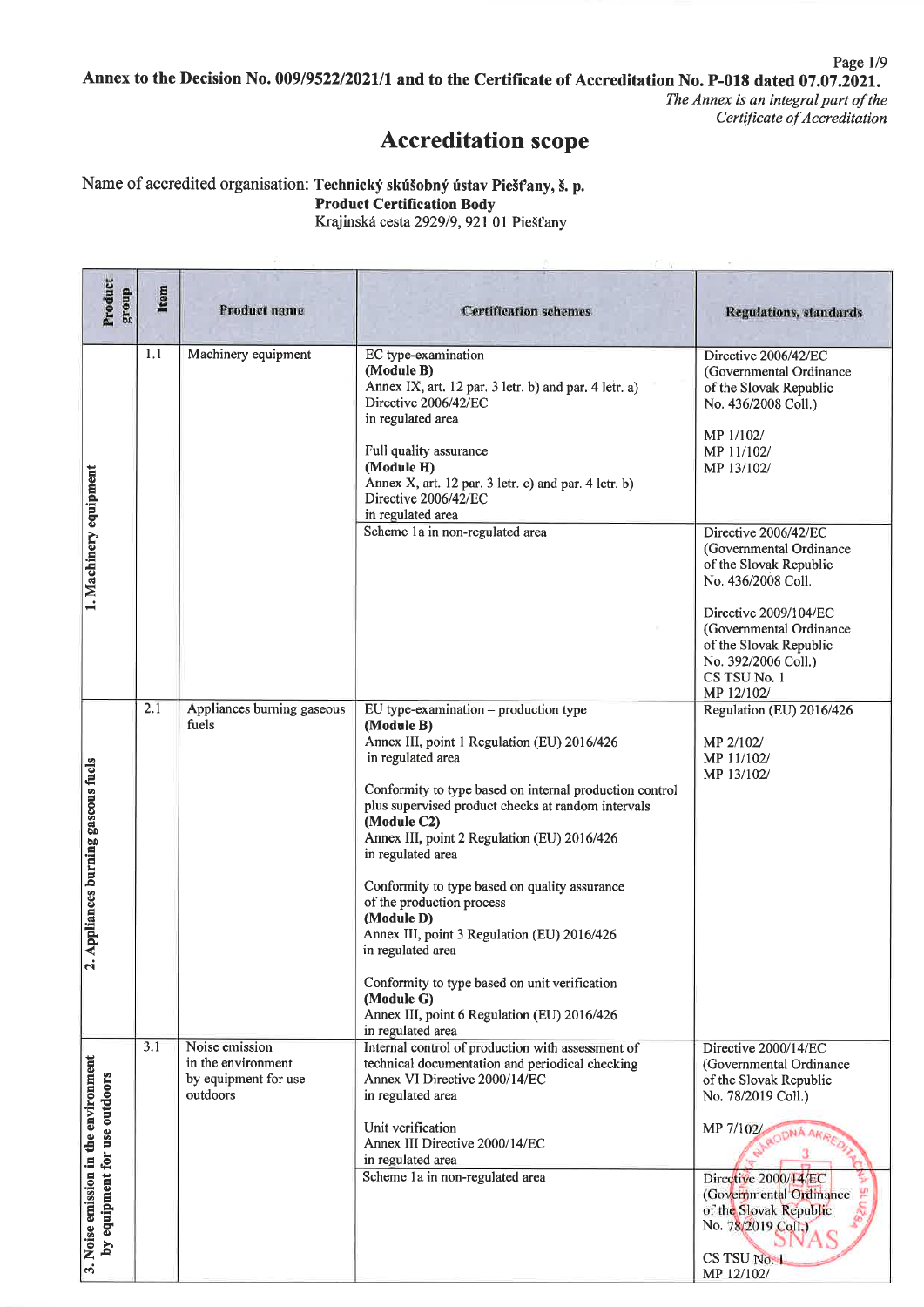Page 2/9

## Annex to the Decision No. 009/9522/2021/1 and to the Certificate of Accreditation No. P-018 dated 07.07.2021.

| Product<br>group      | Item | <b>Product name</b> | <b>Certification schemes</b>                                                                                                                                                                                                                                                                                                                                                                                                                                                                                                                                                                                                                                                                                                                                                                                                                                                                                                                                                                                                                                                                                                                                                                                                                                                                                                                                                                                                                                                                                                                        | <b>Regulations, standards</b>                                                                                                                    |
|-----------------------|------|---------------------|-----------------------------------------------------------------------------------------------------------------------------------------------------------------------------------------------------------------------------------------------------------------------------------------------------------------------------------------------------------------------------------------------------------------------------------------------------------------------------------------------------------------------------------------------------------------------------------------------------------------------------------------------------------------------------------------------------------------------------------------------------------------------------------------------------------------------------------------------------------------------------------------------------------------------------------------------------------------------------------------------------------------------------------------------------------------------------------------------------------------------------------------------------------------------------------------------------------------------------------------------------------------------------------------------------------------------------------------------------------------------------------------------------------------------------------------------------------------------------------------------------------------------------------------------------|--------------------------------------------------------------------------------------------------------------------------------------------------|
| 4. Pressure equipment | 4.1  | Pressure equipment  | Internal production control plus supervised pressure<br>equipment checks at random intervals<br>(Module A2)<br>Annex III, point 2 Directive 2014/68/EU<br>in regulated area<br>EU type-examination production type / design type<br>(Module B)<br>Annex III, point 3 Directive 2014/68/EU<br>in regulated area<br>Conformity to type based on internal production control<br>plus supervised pressure equipment checks at random<br>intervals<br>(Module C2)<br>Annex III, point 4 Directive 2014/68/EU<br>in regulated area<br>Conformity to type based on quality assurance<br>of the production process<br>(Module D)<br>Annex III, point 5 Directive 2014/68/EU<br>in regulated area<br>Quality assurance of the production process<br>(Module D1)<br>Annex III, point 6 Directive 2014/68/EU<br>in regulated area<br>Conformity to type based on pressure equipment quality<br>assurance<br>(Module E)<br>Annex III, point 7 Directive 2014/68/EU<br>in regulated area<br>Quality assurance of final pressure equipment inspection<br>and testing<br>(Module E1)<br>Annex III, point 8 Directive 2014/68/EU<br>in regulated area<br>Conformity based on unit verification<br>(Module G)<br>Annex III, point 10 Directive 2014/68/EU<br>in regulated area<br>Conformity based on full quality assurance<br>(Module H)<br>Annex III, point 11 Directive 2014/68/EU<br>in regulated area<br>Conformity based on full quality assurance plus design<br>examination<br>(Module H1)<br>Annex III, point 12 Directive 2014/68/EU<br>in regulated area | Directive 2014/68/EU<br>(Governmental Ordinance<br>of the Slovak Republic<br>No. 1/2016 Coll.)<br>MP 4/102/<br>MP 11/102/<br>MP 13/102/<br>OVENS |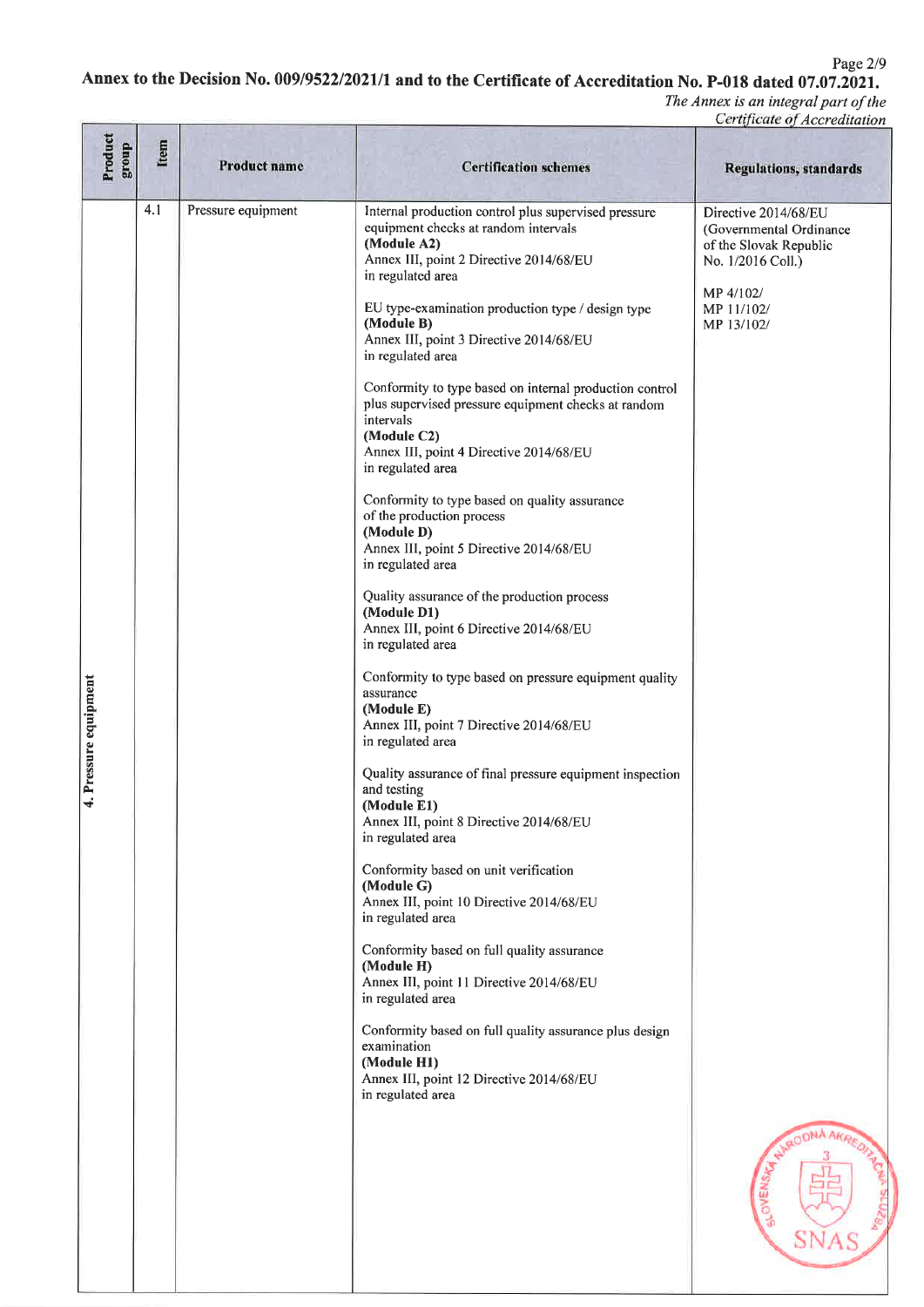Page 3/9

## Annex to the Decision No. 009/9522/2021/1 and to the Certificate of Accreditation No. P-018 dated 07.07.2021.

| Product<br>dno.fa                                                            | Item                                                                                                                                                                           | Product name                                                              | <b>Certification schemes</b>                                                                                                                                                                                                                                                                                                                                                                                                                                                                                                                                                                                      | <b>Regulations, standards</b>                                                                                                                                                                                                                   |  |
|------------------------------------------------------------------------------|--------------------------------------------------------------------------------------------------------------------------------------------------------------------------------|---------------------------------------------------------------------------|-------------------------------------------------------------------------------------------------------------------------------------------------------------------------------------------------------------------------------------------------------------------------------------------------------------------------------------------------------------------------------------------------------------------------------------------------------------------------------------------------------------------------------------------------------------------------------------------------------------------|-------------------------------------------------------------------------------------------------------------------------------------------------------------------------------------------------------------------------------------------------|--|
| 5. Simple pressure vessels                                                   | 5.1                                                                                                                                                                            | Simple pressure vessels                                                   | EU-Type examination<br>(Module B)<br>Annex II, point 1 Directive 2014/29/EU<br>in regulated area<br>Conformity to type based on internal production control<br>plus supervised vessel testing<br>(Module C1)<br>Annex II, point 2 Directive 2014/29/EU<br>in regulated area<br>Conformity to type based on internal production control<br>plus supervised vessel checks at random intervals<br>(Module C2)<br>Annex II, point 3 Directive 2014/29/EU<br>in regulated area<br>Conformity to type based on internal production control<br>(Module C)<br>Annex II, point 4 Directive 2014/29/EU<br>in regulated area | (Governmental Ordinance<br>of the Slovak Republic<br>No. 234/2015 Coll.)<br>MP 5/102/                                                                                                                                                           |  |
| designed for use within certain<br>6. Electrical equipment<br>voltage limits | 6.1                                                                                                                                                                            | Electrical equipment<br>designed for use within<br>certain voltage limits | Scheme 1a in non-regulated area<br>Directive 2014/35/EU<br>(Governmental Ordinance<br>of the Slovak Republic<br>No. 148/2016 Coll.)<br>CS TSU No. 1<br>MP 12/102/                                                                                                                                                                                                                                                                                                                                                                                                                                                 |                                                                                                                                                                                                                                                 |  |
| 7. Electromagnetic compatibility                                             | 7.1<br>Electromagnetic<br>EU-type examination<br>compatibility<br>(Module B)<br>Annex III, Part A Directive 2014/30/EU<br>in regulated area<br>Scheme 1a in non-regulated area |                                                                           |                                                                                                                                                                                                                                                                                                                                                                                                                                                                                                                                                                                                                   | Directive 2014/30/EU<br>(Governmental Ordinance<br>of the Slovak Republic<br>No. 127/2016 Coll.)<br>MP 8/102/<br>Directive 2014/30/EU<br>(Governmental Ordinance<br>of the Slovak Republic<br>No. 127/2016 Coll.)<br>CS TSU No. 1<br>MP 12/102/ |  |
| 8. Safety of toys                                                            | 8.1                                                                                                                                                                            | Safety of toys                                                            | EC-type examination<br>Art. 20 Directive 2009/48/EC<br>in regulated area<br>Scheme 1a in non-regulated area                                                                                                                                                                                                                                                                                                                                                                                                                                                                                                       | Directive 2009/48/EC<br>(Act No. 78/2012 Coll.)<br>MP 6/102 ODNA AKA<br>Directive 2009/48/EC<br>(Act No. 78/2012 Coll)<br>CS TSU No.<br>MP 12/102/                                                                                              |  |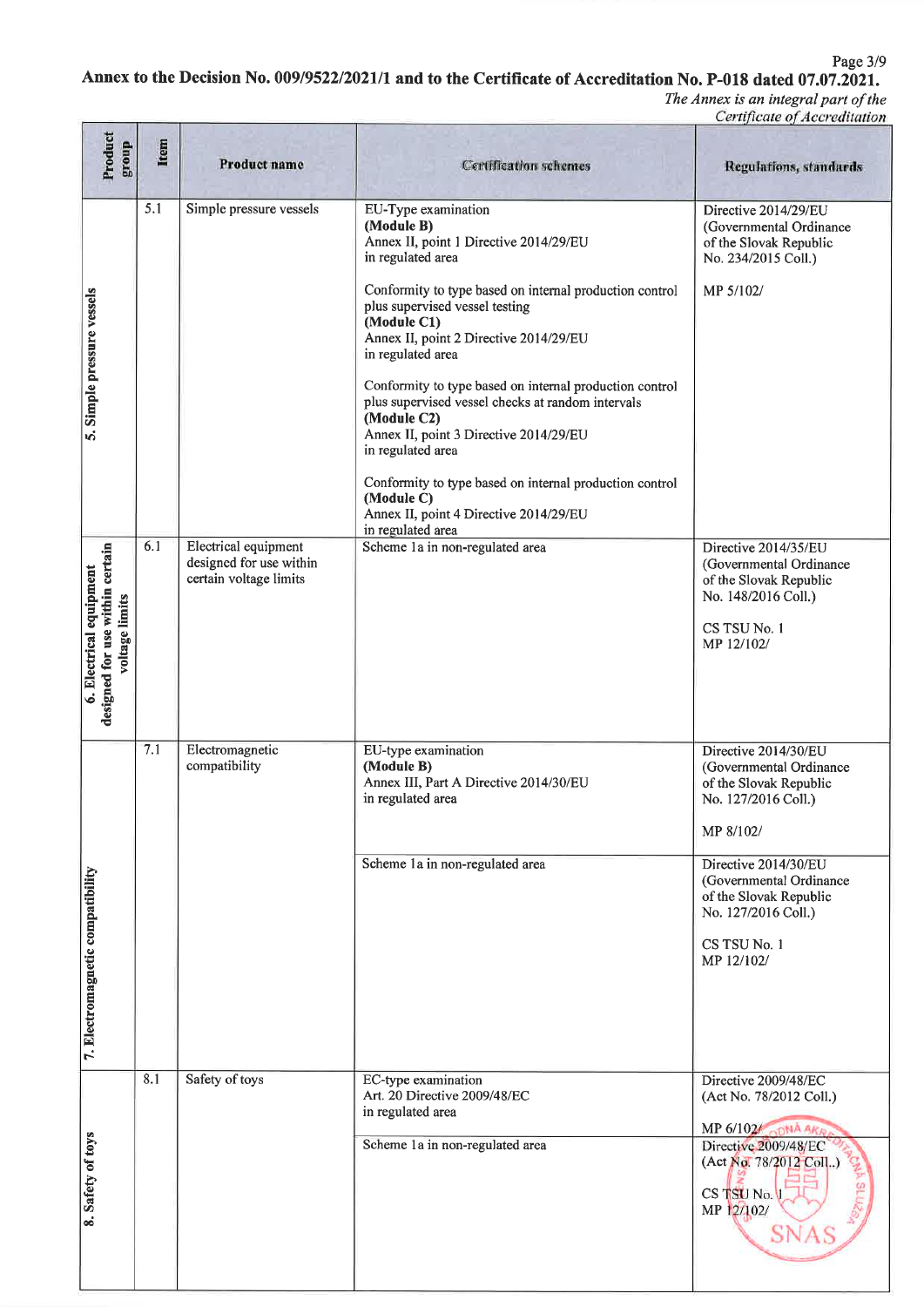Page 4/9

# Annex to the Decision No. 009/9522/2021/1 and to the Certificate of Accreditation No. P-018 dated 07.07.2021.

| Product<br>dno.fa        | Item | <b>Product name</b>                                                                                                                                                                                                                                                                                                                   | <b>Certification schemes</b>    | $\sim$<br><b>Regulations, standards</b>                                                                                                               |
|--------------------------|------|---------------------------------------------------------------------------------------------------------------------------------------------------------------------------------------------------------------------------------------------------------------------------------------------------------------------------------------|---------------------------------|-------------------------------------------------------------------------------------------------------------------------------------------------------|
| 9. Construction products | 9.1  | Pipes, tanks and accessories<br>for drinking water:<br>- Piping<br>and<br>storage<br>systems<br>- Pipes<br>for<br>pressurised<br>and non-pressurised<br>distribution of drinking<br>water inside or outside<br>buildings, installed on or<br>below the surface<br>- Connecting hoses<br>- Armatures, fittings,<br>couplings and pumps | System I+ in regulated area     | Act No. 133/2013 Coll.<br>Decree MDVRR SR<br>No. 162/2013 Coll.<br>SK technical assessment<br>MP 9/102/                                               |
|                          | 9.2  | Hydrant and fire-fighting<br>equipment                                                                                                                                                                                                                                                                                                | System 1 in regulated area      | Regulation (EU) No. 305/2011<br><b>STN EN 671-1</b><br><b>STN EN 671-2</b><br><b>STN EN 14384</b><br><b>STN EN 14339</b><br>MP 9/102/                 |
|                          |      | Components for sprinkler<br>and similar fire-fighting<br>equipment<br>Components of powder fire-<br>fighting equipment<br>Components of foam fire-<br>fighting equipment<br>Components of aerosol fire-<br>fighting equipment                                                                                                         | System I in regulated area      | Act No. 133/2013 Coll.<br>Decree MDVRR SR<br>No. 162/2013 Coll.<br>STN EN 12416-1+A2<br><b>STN EN 13565-1</b><br>SK technical assessment<br>MP 9/102/ |
|                          | 9.3  | Gullies and inlet grills<br>for use on roadways, hard<br>shoulders.<br>parks<br>car<br>and paved surface outside<br>buildings                                                                                                                                                                                                         | System I in regulated area      | Act No. 133/2013 Coll.<br>Decree MDVRR SR<br>No. 162/2013 Coll.<br><b>STN EN 124-1</b><br>STN 13 6507<br>SK technical assessment<br>MP 9/102/         |
|                          | 9.4  | Hot-rolled,<br>cold-formed<br>or otherwise manufactured<br>metal<br>cross<br>articles<br>(profiles) of various shapes,<br>canals, hollow profiles,<br>tubes, flat products (plates,<br>sheets, strips)                                                                                                                                | System 2+ in regulated area     | Regulation (EU) No. 305/2011<br><b>STN EN 10210-1</b><br>STN EN 10219-1<br><b>STN EN 10025-1</b><br>MP 9/102/                                         |
|                          | 9.5  | Water<br>waste<br>pumping<br>stations                                                                                                                                                                                                                                                                                                 | Scheme 1a in non-regulated area | STN EN 12050-1 <sup>1)</sup><br>STN EN 12050-211<br><b>STN EN 1205013 AKRED</b><br>CS TSU No.<br>MP 2/102/                                            |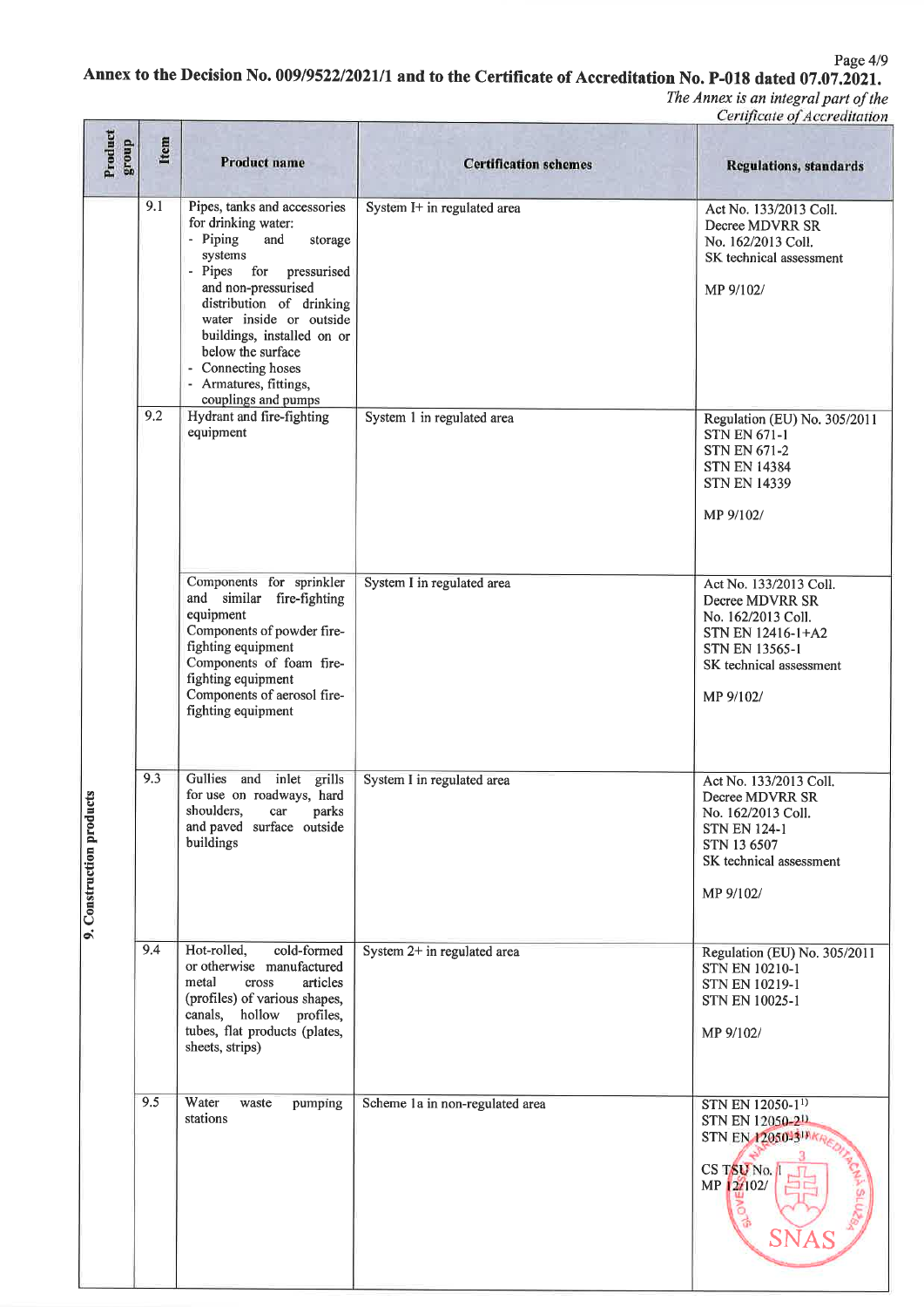Page 5/9

### Annex to the Decision No. 009/9522/2021/1 and to the Certificate of Accreditation No. P-018 dated 07.07.2021.

| Product<br>dno.fa        | <b>Item</b> | <b>Product name</b>                                                                                                                                                                                                                                                                                                                                                                                                                                                                                                                                                                                                                                                                                                                                                                                                                                                                                                                                                                                                                                           | <b>Certification schemes</b>    | <b>Regulations, standards</b>                                                                                                                                                                                                                                                                                                                                                        |
|--------------------------|-------------|---------------------------------------------------------------------------------------------------------------------------------------------------------------------------------------------------------------------------------------------------------------------------------------------------------------------------------------------------------------------------------------------------------------------------------------------------------------------------------------------------------------------------------------------------------------------------------------------------------------------------------------------------------------------------------------------------------------------------------------------------------------------------------------------------------------------------------------------------------------------------------------------------------------------------------------------------------------------------------------------------------------------------------------------------------------|---------------------------------|--------------------------------------------------------------------------------------------------------------------------------------------------------------------------------------------------------------------------------------------------------------------------------------------------------------------------------------------------------------------------------------|
| 9. Construction products | 9.6         | Products<br>for<br>transport,<br>distribution<br>and<br>storage<br>of gas or liquid fuel from an<br>outside tank,<br>the last<br>pressure reduction station or<br>the first separating valve<br>(always)<br>outside<br>the building) after the entry<br>into the system for heating<br>water or for<br>heating<br>or cooling the building, such<br>as pipes, connecting hoses,<br>tanks, fittings, couplings,<br>armatures<br>and safety<br>devices, and pipe and tank<br>systems consisting of said<br>products; for the purpose<br>which the RFS apply to, and<br>for installations in areas<br>where fire resistance is<br>required<br>Products for the transport,<br>distribution and storage<br>of utility water, such as<br>pipes, connecting hoses,<br>tanks, fittings, couplings,<br>pumps, armatures and safety<br>devices, and pipe and tank<br>systems consisting of said<br>products; for the purpose<br>which the RFS apply to,<br>classified by RFC:<br>$(A1, A2, B, C)$ *<br>*<br>Decree MDVRR SR<br>No. 162/2013 Coll. § 4 par. 2<br>letr. a) | System 1 in regulated area      | Regulation (EU) No. 305/2011<br><b>STN EN 331</b><br>MP 9/102/                                                                                                                                                                                                                                                                                                                       |
|                          | 9.6         | Products<br>for<br>transport,<br>distribution and storage<br>of gas or liquid fuel from<br>an outside tank, the last<br>pressure reduction station<br>or the first separating valve<br>(always<br>outside<br>the building) after the entry<br>into the system for heating<br>or for<br>water<br>heating<br>or cooling the building, such<br>as pipes, connecting hoses,<br>tanks, fittings, couplings,<br>armatures<br>and safety<br>devices, and pipe and tank<br>systems consisting of said<br>products; for basic purpose<br>Products for the transport,<br>distribution<br>and storage<br>of utility water, such as<br>pipes, connecting hoses,<br>tanks, fittings, couplings,<br>pumps, armatures and safety<br>devices, and pipe and tank<br>systems consisting of said<br>products;<br>for<br>heating<br>systems                                                                                                                                                                                                                                       | Scheme 1a in non-regulated area | STN 137300<br>STN 38 6456<br>STN 38 6457<br><b>STN EN 215</b><br><b>STN EN 593</b><br><b>STN EN 969</b><br>STN EN 1254-1,2,3,5<br><b>STN EN 10242</b><br><b>STN EN 10284</b><br><b>STN EN 12288</b><br>STN EN 13443-1+A1,2+A1<br><b>STN EN 13774</b><br>STN EN 10255+A1<br><b>STN EN 1057+A1</b><br>CS TSU No. 1<br>MP 12/102/<br><b>ONA ARA</b><br><b>BLOVENSA</b><br><b>AR RED</b> |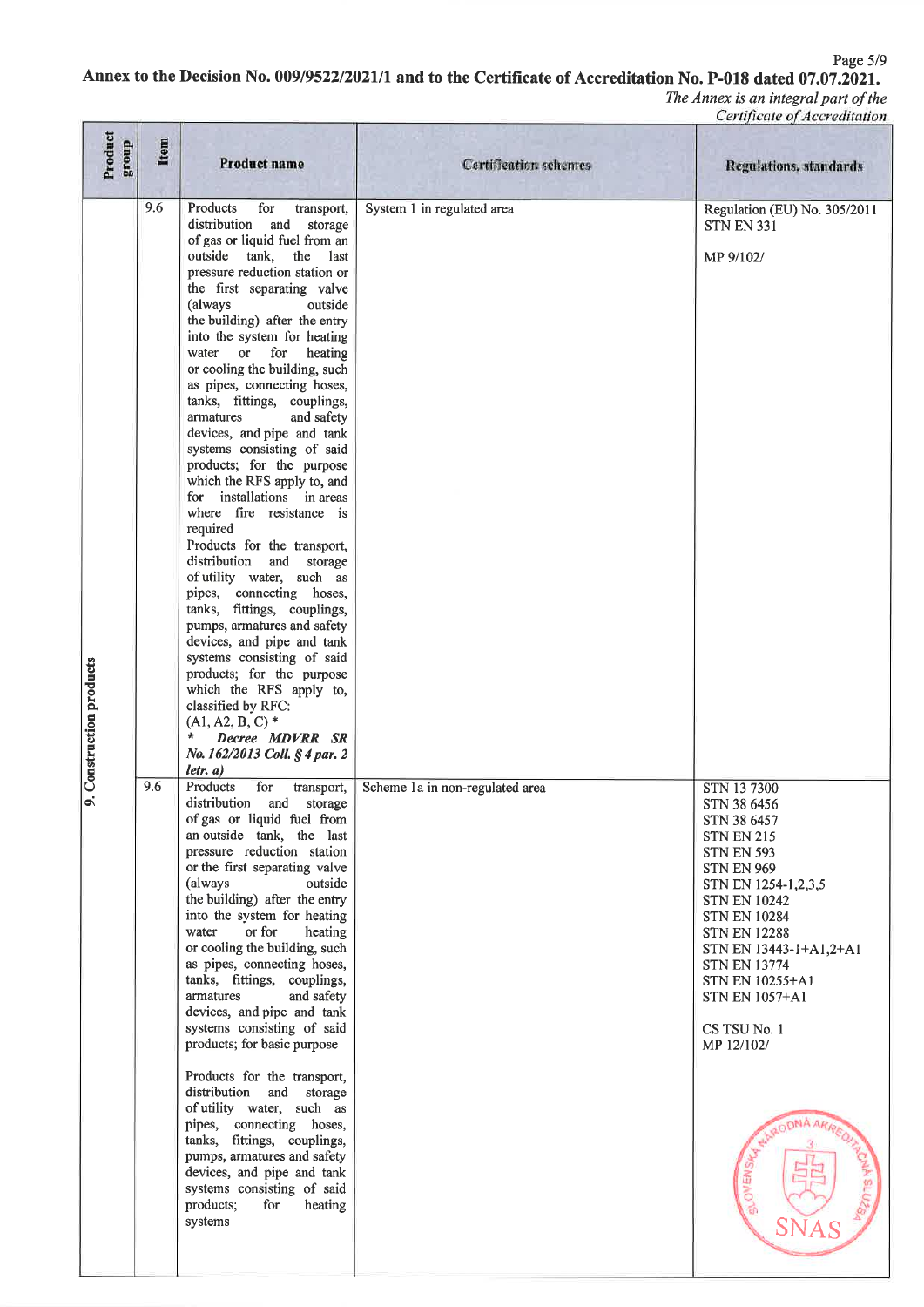Page 6/9

## Annex to the Decision No. 009/9522/2021/1 and to the Certificate of Accreditation No. P-018 dated 07.07.2021.

| Product<br>dno.fa                                 | Item | <b>Product name</b>                                                                                                                                                                                                                                                                                                                                                                                                                                                                                                                                 | <b>Certification schemes</b>       | <b>Regulations, standards</b>                                                                                                                                                                                                                                                                           |
|---------------------------------------------------|------|-----------------------------------------------------------------------------------------------------------------------------------------------------------------------------------------------------------------------------------------------------------------------------------------------------------------------------------------------------------------------------------------------------------------------------------------------------------------------------------------------------------------------------------------------------|------------------------------------|---------------------------------------------------------------------------------------------------------------------------------------------------------------------------------------------------------------------------------------------------------------------------------------------------------|
| 9. Construction products                          | 9.7  | Appliances using soli fuels<br>for heating residential areas<br>such as stoves, furnaces and<br>built-in<br>appliances<br>(fireplaces, etc.)<br>Appliances using soli fuels<br>for household cooking<br>Heaters burning liquid or gas<br>fuel<br>Heating appliances without<br>their own source of energy,<br>particular<br>radiators,<br>in<br>convectors,<br>hot-air<br>convectors containing fun<br>units, heating strips and<br>radiating<br>slots.<br>ceiling<br>panels and other stationary<br>heaters, and wall and floor<br>heating systems | Scheme 1a in non-regulated area    | STN EN 128091)<br>STN EN 12815 <sup>1)</sup><br>STN EN 132291)<br>STN EN 13240 <sup>1)</sup><br>STN EN 14785 <sup>1)</sup><br>STN EN 15250 <sup>1)</sup><br>STN EN 442-1 <sup>1</sup><br>CS TSU No. 1<br>MP 12/102/                                                                                     |
|                                                   | 10.1 | Heating boilers                                                                                                                                                                                                                                                                                                                                                                                                                                                                                                                                     | Scheme 1a in non-regulated area    | <b>STN EN 303-5</b><br>CS TSU No. 1<br>MP 12/102/                                                                                                                                                                                                                                                       |
| and water heating<br>10. Equipment for<br>heating | 10.2 | Solar collectors and systems                                                                                                                                                                                                                                                                                                                                                                                                                                                                                                                        | Scheme 5, 1a in non-regulated area | <b>SOLAR KEYMARK</b><br><b>Scheme Rules</b><br>STN EN 12975-1+A1<br><b>STN EN 12976-1</b><br>STN EN ISO 9806<br>CS Keymark<br>MP 12/102/                                                                                                                                                                |
|                                                   | 11.1 | <b>Bicycles</b>                                                                                                                                                                                                                                                                                                                                                                                                                                                                                                                                     | Scheme 1a in non-regulated area    | STN EN ISO 4210-1,2,3,<br>4,5,6,7,8,9.<br><b>STN EN ISO 8098</b><br>STN EN 11243<br>CS TSU No. 1<br>MP 12/102/                                                                                                                                                                                          |
|                                                   | 11.2 | <b>Strollers</b>                                                                                                                                                                                                                                                                                                                                                                                                                                                                                                                                    | Scheme 1a in non-regulated area    | <b>STN EN 1888</b><br>CS TSU No. 1                                                                                                                                                                                                                                                                      |
|                                                   | 11.3 | School supplies                                                                                                                                                                                                                                                                                                                                                                                                                                                                                                                                     | Scheme 1a in non-regulated area    | MP 12/102/<br>STN EN 71-1,2,3,4,5,7,8<br><b>STN EN 62115</b><br>CS TSU No. 1<br>MP 12/102/                                                                                                                                                                                                              |
| 11. Consumer and industrial products              | 11.4 | Glassware,<br>ceramic<br>and porcelain<br>articles<br>intended<br>to<br>come into<br>with foodstuffs<br>contact<br>or mouth                                                                                                                                                                                                                                                                                                                                                                                                                         | Scheme la in non-regulated area    | Council Directive 84/500/EEC<br><b>Commission Directive</b><br>2005/31/EC<br>Yield of MP SR and MZ SR<br>No. 1799/2003-100<br>STN 70 3100<br>ODNA AKRA<br>STN 70 3605<br>STN 70 3200<br>STN 70 3500<br>STN 70 8005<br>STN 70 8025<br>STN 70 8026<br><b>STN EN 12546-1</b><br>CS TSU No. 1<br>MP 12/102/ |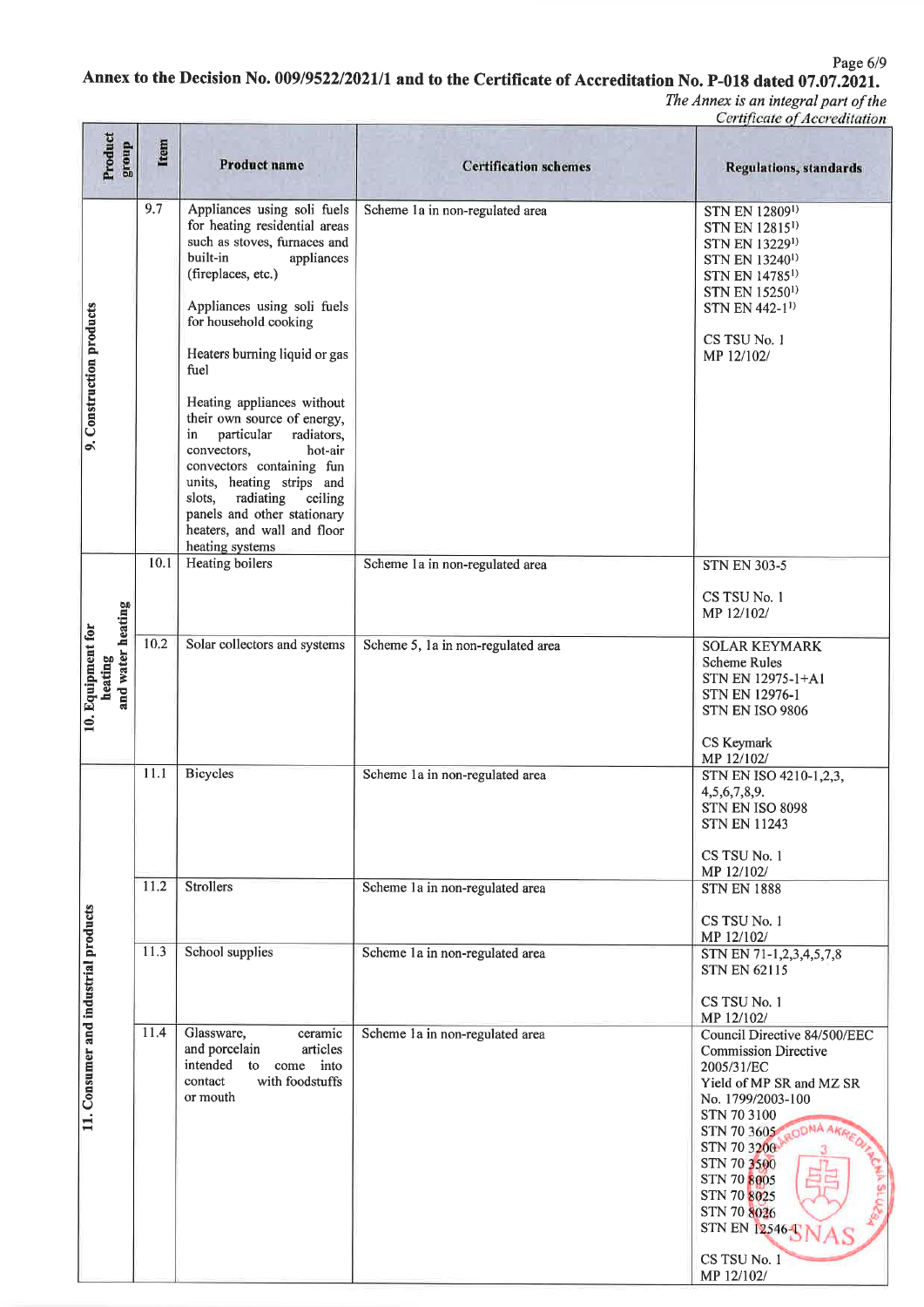Page 7/9

## Annex to the Decision No. 009/9522/2021/1 and to the Certificate of Accreditation No. P-018 dated 07.07.2021.

| Product<br>dno.18                    | <b>Item</b> | <b>Product name</b>                                                                                                                                                                                                 | <b>Certification schemes</b>                               | <b>Regulations, standards</b>                                                                                                                                                                                      |
|--------------------------------------|-------------|---------------------------------------------------------------------------------------------------------------------------------------------------------------------------------------------------------------------|------------------------------------------------------------|--------------------------------------------------------------------------------------------------------------------------------------------------------------------------------------------------------------------|
| 11. Consumer and industrial products | 11.5        | Transport packages together<br>with transport packages for<br>dangerous goods:<br>- tanks, barrels, drums, vats,<br>etc. containers<br>- for various materials<br>(excluding gas, cable<br>drums, coffins and urns) | Scheme 1a in non-regulated area                            | <b>STN EN ISO 16106</b><br>STN ISO 1496-1,3,4,5<br><b>STN EN ISO 13274</b><br><b>STN EN ISO 16495</b><br>ADR, RID, IMDG-code,<br>IATA-DGR, RTDG, ADN<br>DIN 30722-1,2<br>DIN 30720-1<br>CS TSU No. 1<br>MP 12/102/ |
|                                      | 11.6        | Fire extinguishers<br>and equipment and their<br>components                                                                                                                                                         | Scheme 1a in non-regulated area                            | <b>STN EN 3-7+A1</b><br><b>STN EN 3-8</b><br><b>STN EN 3-9</b><br><b>STN EN 3-10</b><br>STN EN 1866-1,2,3<br><b>STN EN 14540</b><br><b>STN EN 694</b><br><b>STN EN 1947</b><br>CS TSU No. 1<br>MP 12/102/          |
|                                      | 12.1        | Electrical and electronic<br>household and office<br>equipment in relation<br>to standby and off mode<br>electric power consumption                                                                                 | Ecodesign<br>Scheme 1a in non-regulated area               | Directive 2009/125/EC<br>(Act No. 529/2010 Coll.)<br>Commission Regulation (EC)<br>No. 1275/2008<br>CS TSU No. 1<br>MP 12/102/                                                                                     |
|                                      | 12.2        | Glandless standalone<br>circulators and glandless<br>circulators integrated<br>in products                                                                                                                          | Ecodesign<br>Scheme 1a in non-regulated area               | Directive 2009/125/EC<br>(Act No. 529/2010 Coll.)<br>Commission Regulation (EC)<br>No. 641/2009<br>CS TSU No. 1                                                                                                    |
| Ø.<br>12. Energy-related product     | 12.3        | Water pumps                                                                                                                                                                                                         | Ecodesign<br>Scheme la in non-regulated area               | MP 12/102/<br>Directive 2009/125/EC<br>(Act No. 529/2010 Coll.)<br>Commission Regulation (EC)<br>No. 547/2012<br>CS TSU No. 1                                                                                      |
|                                      | 12.4        | Household washing machines                                                                                                                                                                                          | Ecodesign<br>Scheme 1a in non-regulated area               | MP 12/102/<br>Directive 2009/125/EC<br>(Act No. 529/2010 Coll.)<br>Commission Regulation (EC)<br>No. 1015/2010<br>CS TSU No. 1<br>MP 12/102/                                                                       |
|                                      |             |                                                                                                                                                                                                                     | Energy labelling<br>Scheme 1a in non-regulated area        | Regulation (EU) 2017/1369<br>(Act No. 307/2018 Coll.)<br>CS TSU No. 1<br>MP 12/102/                                                                                                                                |
|                                      | 12.5        | Simple set-top boxes                                                                                                                                                                                                | Ecodesign<br>Scheme 1a in non-regulated area               | Directive 2009/125/EC<br>(Act No. 529/2010 Coll.)<br>Commission Regulation (EC)<br>No. 107/2009<br>CS TSU No. 1<br>MP 12/102/                                                                                      |
|                                      | 12.6        | Vacuum cleaners                                                                                                                                                                                                     | Ecodesign<br>Scheme 1a in non-regulated area               | Directive 2009/125/EC<br>(Act No. 529/2010 Coll.)<br>Commission Regulation (EC)<br>No. 666/2013<br>$CS$ TSU No. 1<br>MP 12/102/                                                                                    |
|                                      |             |                                                                                                                                                                                                                     | <b>Energy labelling</b><br>Scheme 1a in non-regulated area | Regulation (EU) 2017/1369<br>(Act No. 307/2018 Coll.)<br>CS TSU No. 1<br>MP 12/102/                                                                                                                                |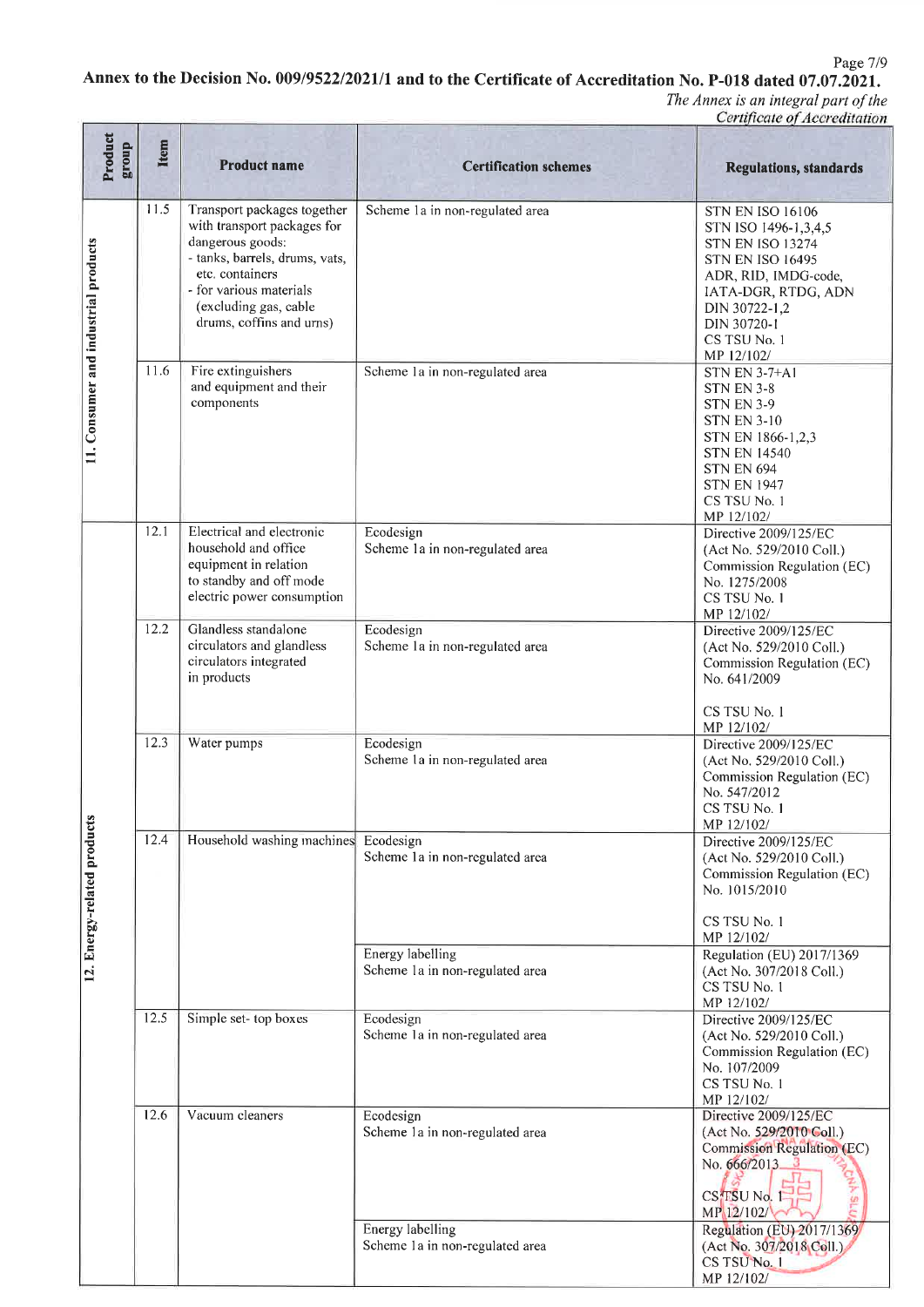Page 8/9

#### Annex to the Decision No. 009/9522/2021/1 and to the Certificate of Accreditation No. P-018 dated 07.07.2021.

 $\overline{\phantom{a}}$ 

| Product<br>group                                                                              | Item         | <b>Product name</b>                                                    | <b>Certification schemes</b>                                                                                                                                                                                                                                                                                                                                                                                                                                                                                                                                                                                                                                                                                                                                                                                                                                                                                                                  | <b>Regulations, standards</b>                                                                                                                                                                                                                                                                                                                                             |
|-----------------------------------------------------------------------------------------------|--------------|------------------------------------------------------------------------|-----------------------------------------------------------------------------------------------------------------------------------------------------------------------------------------------------------------------------------------------------------------------------------------------------------------------------------------------------------------------------------------------------------------------------------------------------------------------------------------------------------------------------------------------------------------------------------------------------------------------------------------------------------------------------------------------------------------------------------------------------------------------------------------------------------------------------------------------------------------------------------------------------------------------------------------------|---------------------------------------------------------------------------------------------------------------------------------------------------------------------------------------------------------------------------------------------------------------------------------------------------------------------------------------------------------------------------|
| 12. Energy-<br>products<br>related                                                            | 12.7         | Transformers                                                           | Ecodesign<br>Scheme 1a in non-regulated area                                                                                                                                                                                                                                                                                                                                                                                                                                                                                                                                                                                                                                                                                                                                                                                                                                                                                                  | Directive 2009/125/EC<br>(Act No. 529/2010 Coll.)<br>Commission Regulation (EC)<br>No. 548/2014<br>CS TSU No. 1<br>MP 12/102/                                                                                                                                                                                                                                             |
| 13. Radio equipment                                                                           | 13.1<br>14.1 | Radio equipment<br>Equipment and protective                            | EU-type examination<br>(Module B)<br>Annex III Directive 2014/53/EU<br>in regulated area<br>Conformity based on full quality assurance<br>(Module H)<br>Annex IV Directive 2014/53/EU<br>in regulated area<br>Scheme 1a in non-regulated area<br>EU-type examination                                                                                                                                                                                                                                                                                                                                                                                                                                                                                                                                                                                                                                                                          | Directive 2014/53/EU<br>(Governmental Ordinance<br>of the Slovak Republic<br>No. 193/2016 Coll.)<br>MP 10/102/<br>MP 11/102/<br>MP 13/102/<br>Directive 2014/53/EU<br>(Governmental Ordinance<br>of the Slovak Republic<br>No. 193/2016 Coll.)<br>CS TSU No. 1<br>MP 12/102/<br>Directive 2014/34/EU                                                                      |
| potentially explosive atmospheres<br>14. Equipment and protective systems intended for use in |              | systems intended for use<br>in potentially<br>explosive<br>atmospheres | (Module B)<br>Annex III Directive 2014/34/EU<br>in regulated area<br>Conformity to type based on quality assurance<br>of the production process<br>(Module D)<br>Annex IV Directive 2014/34/EU<br>in regulated area<br>Conformity to type based on product verification<br>(Module F)<br>Annex V Directive 2014/34/EU<br>in regulated area<br>Conformity to type based on internal production control<br>plus supervised product testing<br>(Module C1)<br>Annex VI Directive 2014/34/EU<br>in regulated area<br>Conformity to type based on product quality assurance<br>(Module E)<br>Annex VII Directive 2014/34/EU<br>in regulated area<br>Internal production control and sending the technical<br>(Module A)<br>Annex VIII art. 13.1 (b) (ii) Directive 2014/34/EU<br>in regulated area<br>Conformity based on unit verification<br>(Module G)<br>Annex IX Directive 2014/34/EU<br>in regulated area<br>Scheme 1a in non-regulated area | (Governmental Ordinance<br>of the Slovak Republic<br>No. 149/2016 Coll.)<br>MP 14/102/<br>MP 11/102/<br>MP 13/102/<br>Directive 2014/34/EU<br>(Governmental Ordinance)<br>of the Slovak Republic<br>No. 149/2016 Coll.<br><b>AJIS Y</b><br>Directive 1999/92/EC<br>(Governmental Ordinance<br>of the Slovak Republic<br>No. 393/2006 Coll.)<br>CS TSU No. 1<br>MP 12/102/ |